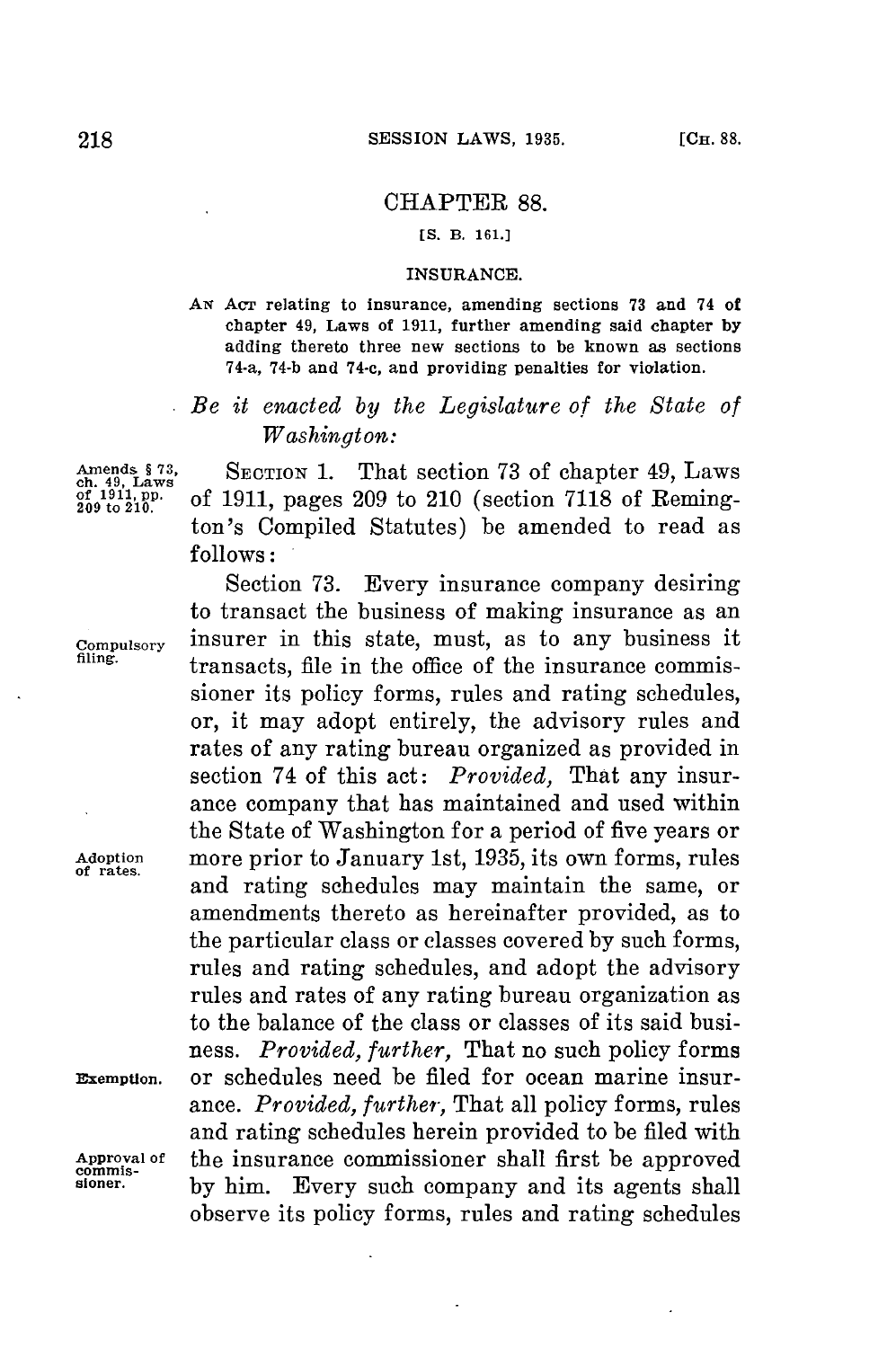and/or advisory rules and rates, and shall not amend the same or deviate therefrom except in accordance with the authority herein contained. Any company which shall adopt all or any part of its own rating schedules shall not amend or correct the schedules so filed until it shall have filed amendatory or cor- Corrective schedules. rective schedules in the office of the insurance commissioner for a period of at least fifteen days, and until and unless such amendatory or corrective schedules have been approved **by** the insurance commissioner. If it shall adopt all the advisory rates of any such rating bureau, or any particular class or classes thereof, it shall file written notice with the insurance commissioner of its adoption of such rates or class or classes thereof, specifying the same; and shall not deviate therefrom until it shall have filed notice of such deviation in the office of the insurance commissioner for a period of at least thirty Approval days, and until and unless such deviation shall have been approved **by** the insurance commissioner, but such approval shall not be granted unless its experience in this or any other state during a period of not less than five years next preceding and its general financial condition warrants such deviation: *Provided,* That any such deviation so made shall be **by** a uniform percentage of addition to all of such rates, or to all of the classes so adopted **by** it, or **by** a uniform percentage of decrease from all of such rates, or from all the classes so adopted **by** it; and any such deviation shall continue without change for a period of one year from the date of approval of the same **by** the insurance commissioner: *Pro-* **Duration.** *vided, further,* **If** a company has not been authorized and has not transacted business in this or any other state for at least five years next preceding January **1, 1935,** it shall not be permitted to file its own forms, rules and schedules, but shall be a member of or **Rating**<br>subscriber to a rating organization until it shall have

of commis-<br>sioner.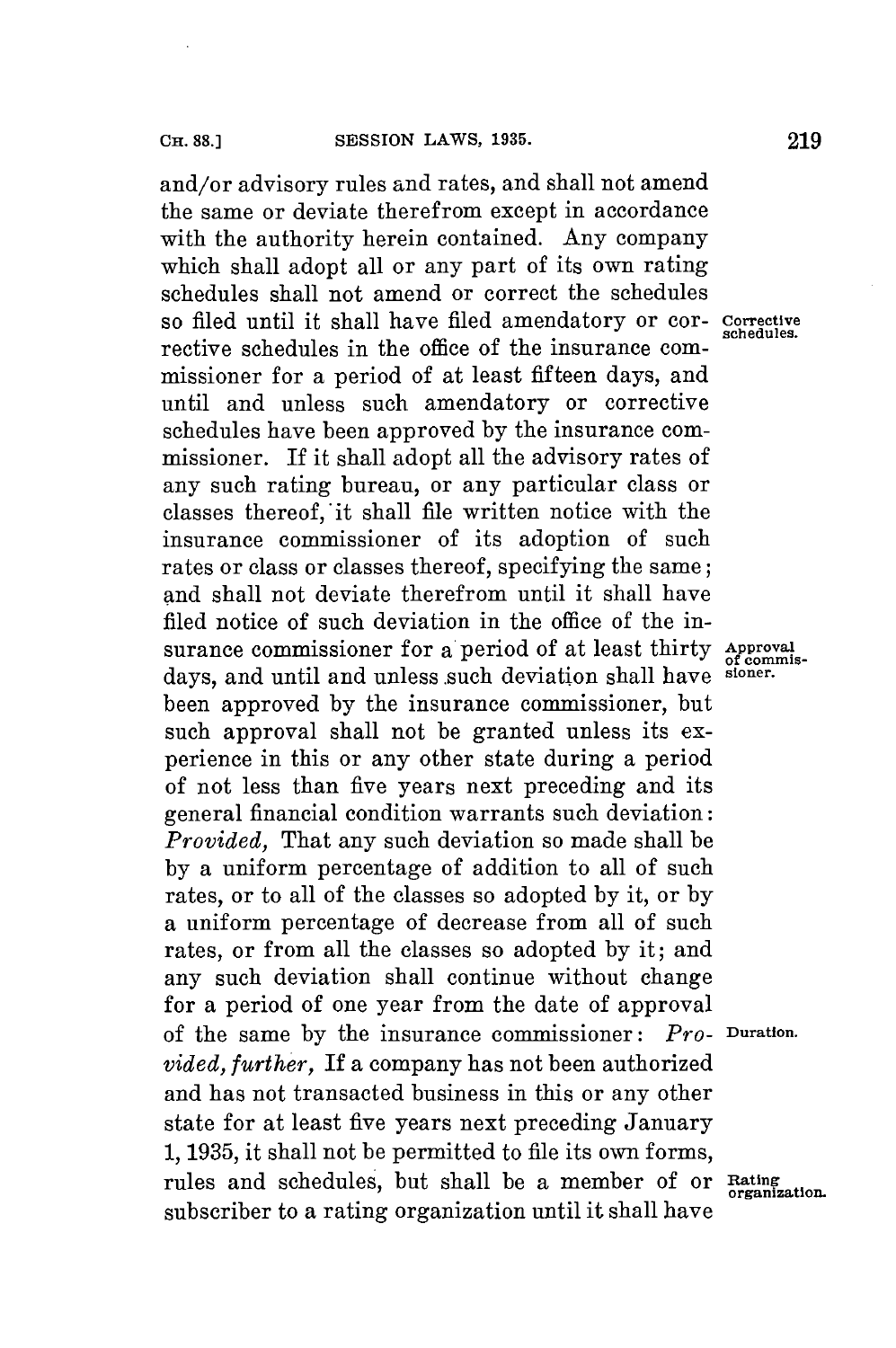220 **SESSION** LAWS, **1935. (CH. 88.**

had an experience of five continuous years: *Provided, however,* The provisions of this act shall not **Exception.** apply to life and/or accident and health insurance companies.

**Amends §** 74 **SEC.** 2. That section 74 of chapter 49, Laws of **ch. 49, Laws of 1911. 1911,** pages 210 to 211, (section **7119** of Remington's Compiled Statutes) be amended to read as follows:

Section 74. Any person or persons or co-partnership, resident within this state, or a domestic corporation, may organize or maintain a rating bureau, for the purpose of inspecting and surveying **Rating** the various municipalities and fire hazards in this **bureau.** state, and the means and facilities for preventing, confining, and extinguishing fires, **for** the purpose of estimating fair and equitable rates for insurance, and to furnish to municipalities, owners of property, insurance companies, agents, solicitors, or brokers information and advice as to measures to be adopted for the reduction of fire hazards on property within this state, and lessening the cost of insurance thereon. The business of conducting a rating bureau Purpose in this state is public service in character and shall be conducted without profit to any party, except that fair and reasonable compensation shall be paid **for** all services actually rendered, and necessary to the business. Every rating bureau shall, before publishing or furnishing any rates, file in the office of the insurance commissioner its rating schedules, and shall not vary therefrom until amended or corrected rating schedules shall have been filed in the office of the insurance commissioner for a period of at least fifteen days, and until and unless such amended or corrected rating schedules shall have been approved **by** the insurance commissioner. No rating bureau **Restrictions.** shall fix or promulgate a rate which does not accord with its established rules, classifications and schedules. No rating bureau shall fix or adopt any rules, the effect of which would be to prohibit or regulate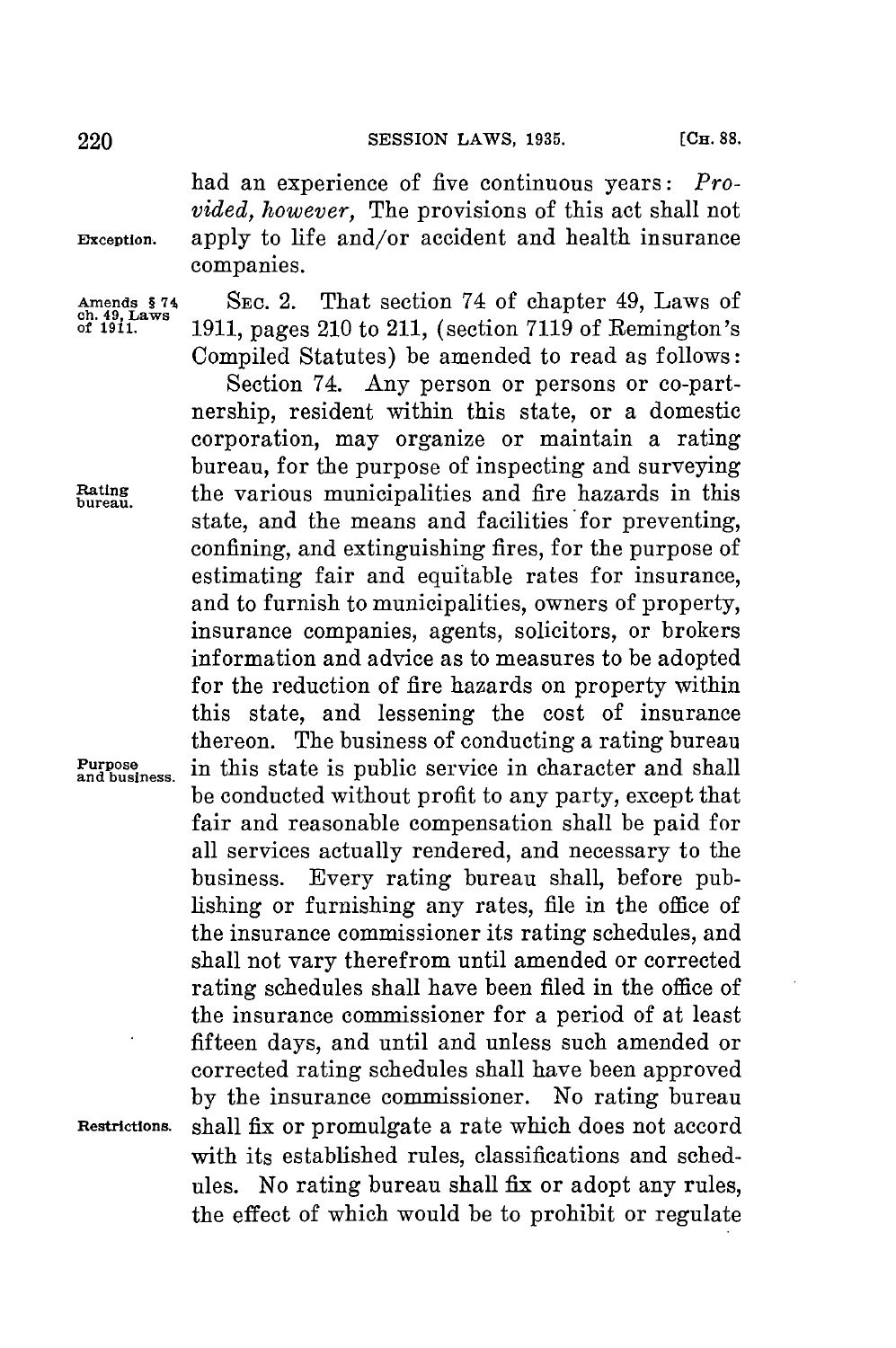the payment of dividends **by** insurance companies issuing policies on the participating plan or **by** mutual or cooperative insurance companies, corporations or associations. The services of such rating bureau shall be available, equally and ratably in proportion to the service rendered, to any and all insurance companies, agents, brokers, and property owners.

Each rating bureau shall keep an accurate and **Record** complete record of all work performed **by** it, which record must show all receipts and disbursements, and be open at all times to the inspection, and examination of the insurance commissioner, his deputy, or examiner.

Each day that any person, co-partnership, corporation or rating bureau shall violate any provision **violation and** of this section shall constitute a separate misde- **penalty.** meanor, and subject the offender to payment of a fine of not less than **fifty** dollars nor more than five hundred dollars.

**SEC. 3.** That chapter 49, Laws of **1911** be **Adds new sec. 74-a.** amended **by** adding thereto a new section, to be known as section 74-a, (section 7119-a of Remington's Compiled Statutes) to read as follows:

Section 74-a. No fire insurance company or rating bureau shall fix or make any rate or schedule of rates for fire insurance upon property in this state which is excessive, inadequate, unjust or unreasonable, or which discriminates unfairly between risks **Discrimina-**tion. in the application of like charges or credits, or which discriminates unfairly between risks essentially the same hazards and having substantially the same degree of protection against fire. In determining the question of reasonableness of rates, the insurance commissioner shall give consideration to the conflagration hazard, both within and without the state and the combined experience of all companies doing business in this state over a period of the five pre-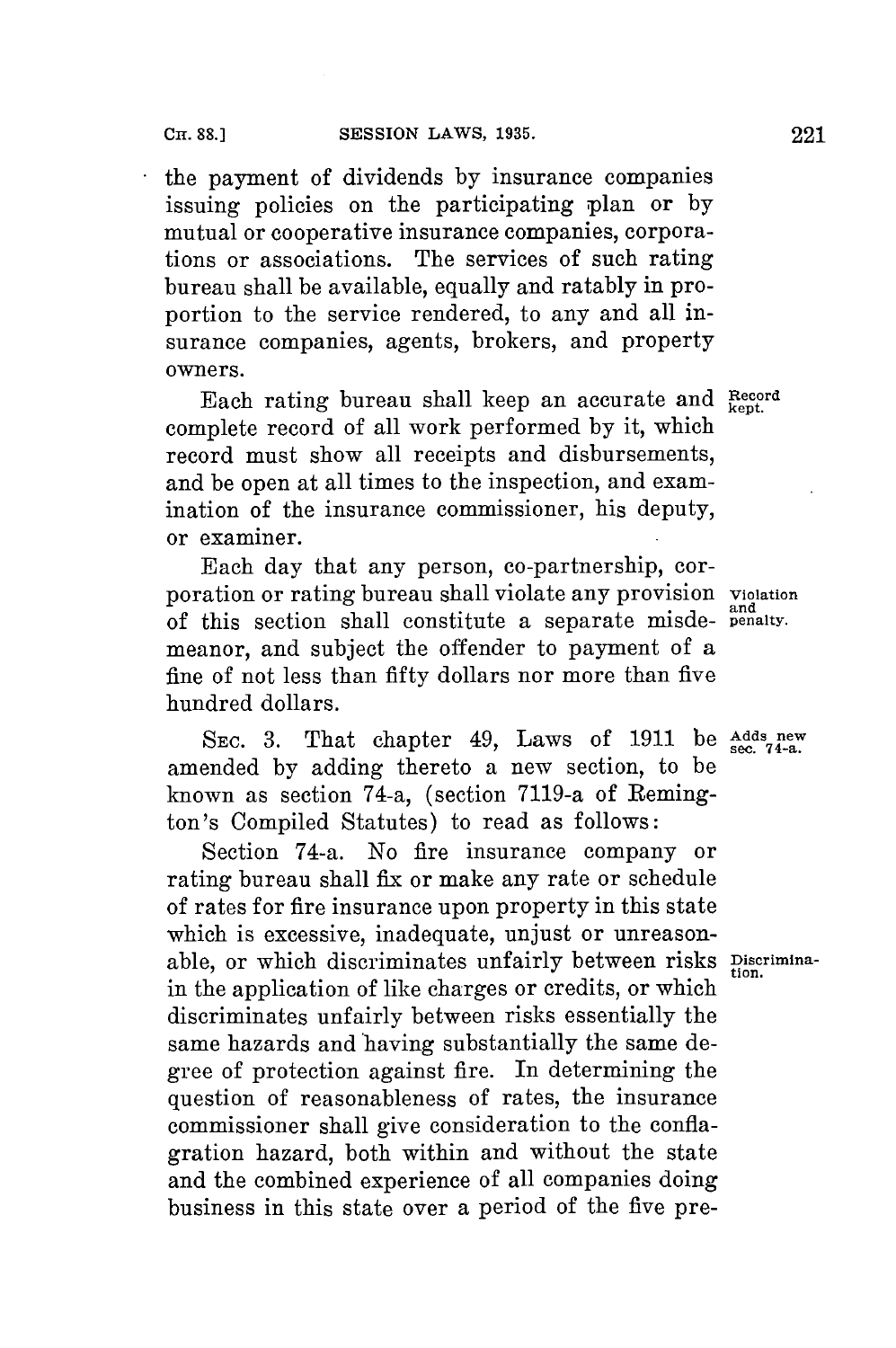ceding years covering all classes of property insured in this state.

Adds new<br>section 74-b. SEC. 4. That chapter 49, Laws of 1911 be amended **by** adding thereto a new section, to be known as section **74-b,** (section **7119-b** of Remington's Compiled Statutes) to read as follows:

Section **74-b.** Every company transacting fire insurance in this state shall annually on or before the first day of July of each year, file with the insurance commissioner and with the rating bureau of which it is a member or from which it receives its **classification** rates, classification schedules including premium **schedules.** writings and losses incurred on risks in this state during the preceding calendar year; and such classification schedule shall be in accordance with the classifications approved **by** the insurance commissioner; and in addition to such reports the insurance commissioner may require such company to file such classification schedules covering a number of years not exceeding the five preceding years prior to the making of such request.

**Adds new** SEC. **5.** That chapter 49, Laws of **1911** be **section 74-c.** amended **by** adding thereto a new section, to be known as section 74-c, (section **7119-c** of Remington's Compiled Statutes) to read as follows:

Section 74-c. If, in the opinion of the insurance commissioner, any rate made or fixed **by** any insurance company or rating bureau is excessive, inadequate, unjust or unreasonable, or discriminates unfairly between risks in the application of like charges **nemoval of** or credits, and/or discriminates unfairly between **discrimination.** risks of essentially the same hazards and having substantially the same degree of protection against the fire, the insurance commissioner, after notice and opportunity to be heard is given to all parties interested, shall have power to order the discrimination removed. Any interested person or party feeling